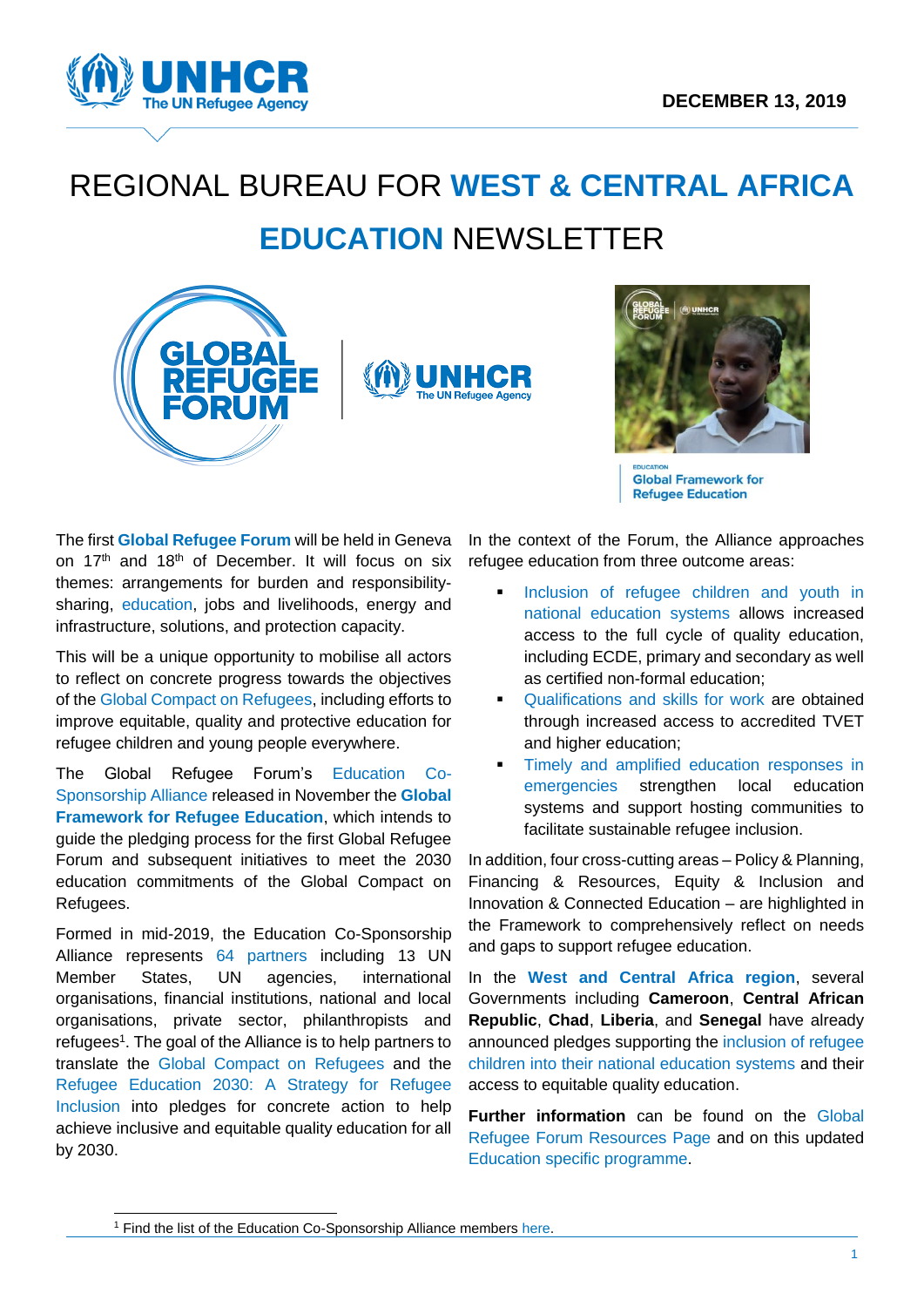

# **EDUCATION IN WEST & CENTRAL AFRICA**

#### Education in Danger Monthly News Brief

Global Coalition to Protect Education from Attack (GCPEA) | October 2019

**Education in Danger October** Monthly News Brief 2019

Several attacks reported in Burkina Faso where schools were pillaged and burnt in Sorou, Kossi and Loroum provinces. In Mali, at least six teachers were abducted in Tombouctou and Mopti regions while attackers continue to instruct residents not to open schools in the area. Destruction of schools continue in Tombouctou, Mopti and Gao regions. In Nigeria, Kaduna state, unidentified perpetrators broke into a mixed boarding school and kidnapped six schoolgirls and two teachers.

*Download the [PDF version.](https://www.h2hworks.org/users/63344-insecurity-insight/documents/56814-october-2019-education-in-danger-monthly-news-brief)*

#### PôleMag #29

IIEP-Pôle de Dakar Information Magazine | December 2019



The new issue of [PôleMag,](https://eur02.safelinks.protection.outlook.com/?url=https%3A%2F%2Fbuff.ly%2F2PmzHDZ&data=02%7C01%7Cberquin%40unhcr.org%7Cc2a855bedac546c4d65908d77a6c793b%7Ce5c37981666441348a0c6543d2af80be%7C0%7C0%7C637112478614420460&sdata=Yn10mWqNur1xW9J36UDN%2F80zcgaV9eLEym%2FUj%2FOoN%2FU%3D&reserved=0) the IIEP-Pôle de Dakar's magazine, has just been published.

The main theme of this edition is the quality of education. Millions of children around the world complete primary education every year without having acquired a sufficient basic skills base. What practices promote children's learning?

*Download the [PDF version.](https://buff.ly/2PmzHDZ)*

## **REFUGEE EDUCATION NEWS**

#### Echoes from UNHCR Mali: Back to School Activities

UNHCR Mali and its partners completed the distribution of cash assistance to refugee families in support of children's education for the present school year. More than 1,300 primary and secondary school aged children from CAR, Congo, DRC, Cote d'Ivoire, and Mauritania have returned to school this year in Mali thanks to committed parents, local organisations and national authorities.

Check also this [FRANCE 24 video](https://www.youtube.com/watch?v=bktqKi-29QQ&feature=youtu.be) on the new school built in Koigouma, a former stronghold of the terrorist group Boko Haram, to welcome Malian returnees. More than 900 schools still closed in the rest of the country.

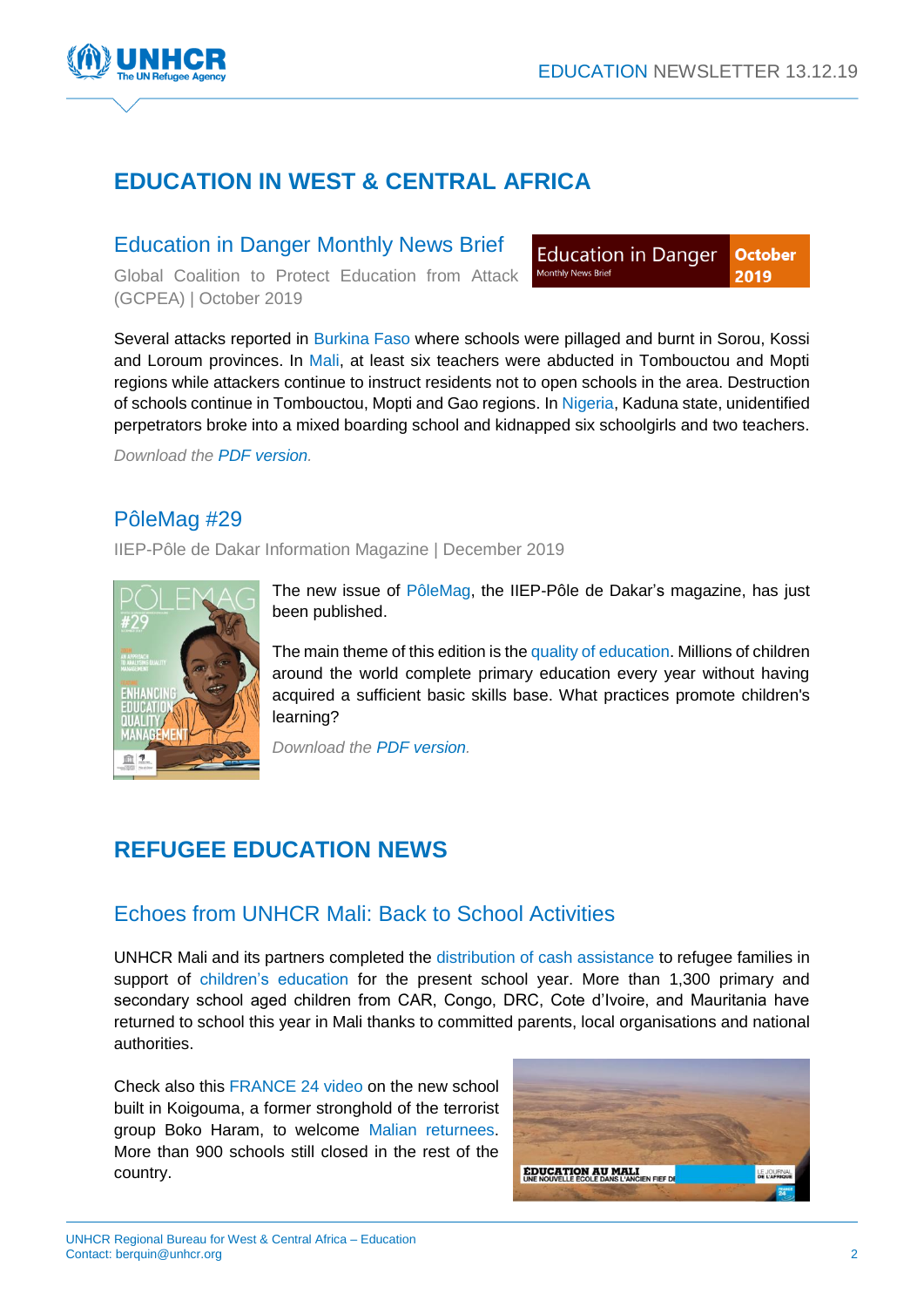

#### Refugee Girls in Chad Embrace School as Path to University Opens Up

Nellie Peyton, Thomson Reuters Foundation | 10 December 2019

Refugee girls in Chad embrace school as path to university opens up



Chad hosts about 440,000 refugees and is the first country in West and Central Africa to have fully integrated them into its national education system.

Chad also trained 635 refugee teachers between 2014 and 2018, mostly refugees from Sudan and Central African Republic who arrived in Chad with no qualifications. The programme has prioritised women, since female teachers tend to boost the number of girls in school.

*Read the article [here.](http://news.trust.org/item/20191210052917-r7sh1)*

#### Tertiary Education: Release of the DAFI Annual Report 2018

The [2018 DAFI Annual Report: Refugee Student Voices](https://eur02.safelinks.protection.outlook.com/?url=https%3A%2F%2Fwww.unhcr.org%2F5d7f61097&data=02%7C01%7Cberquin%40unhcr.org%7Cee684873110a4f18a5d408d74a8c371e%7Ce5c37981666441348a0c6543d2af80be%7C0%7C0%7C637059838426116619&sdata=v%2F4dbUfgNlbfX5YjFBCRKximh%2FuOUbQKMkRWXbuGRfo%3D&reserved=0) has been released.

With the generous support of the German Government and private partners such as Said and Asfari Foundation, UNHCR and partners were able to support 6,866 young refugees to study in 768 higher education institutions in 51 countries.



*Read the [press release](https://eur02.safelinks.protection.outlook.com/?url=https%3A%2F%2Fwww.unhcr.org%2Fnews%2Fpress%2F2019%2F10%2F5d95ed844%2Funhcr-urges-support-boost-refugee-access-tertiary-education.html&data=02%7C01%7Cberquin%40unhcr.org%7Cee684873110a4f18a5d408d74a8c371e%7Ce5c37981666441348a0c6543d2af80be%7C0%7C0%7C637059838426116619&sdata=4mTjeAGUf6LzHTCQKA9c41cI47xS5gBmQyhRmmG7Nhc%3D&reserved=0) and download the [report.](https://eur02.safelinks.protection.outlook.com/?url=https%3A%2F%2Fwww.unhcr.org%2F5d7f61097&data=02%7C01%7Cberquin%40unhcr.org%7Cee684873110a4f18a5d408d74a8c371e%7Ce5c37981666441348a0c6543d2af80be%7C0%7C0%7C637059838426116619&sdata=v%2F4dbUfgNlbfX5YjFBCRKximh%2FuOUbQKMkRWXbuGRfo%3D&reserved=0)*

Scholars 3

#### [A Bridge to the Future: From Higher Education to Employment for](https://wusc.ca/wp-content/uploads/2019/11/Mastercard-foundation-A-bridge-to-the-future.pdf)  [Displaced Youth in Africa](https://wusc.ca/wp-content/uploads/2019/11/Mastercard-foundation-A-bridge-to-the-future.pdf)



World University Service of Canada (WUSC) undertook a mapping study for Mastercard Foundation on the resources available to support displaced youth in sub-Saharan Africa to access higher education and employment opportunities.

*Download the [report.](https://wusc.ca/wp-content/uploads/2019/11/Mastercard-foundation-A-bridge-to-the-future.pdf)*

### Cities Need to Pull their Weight in Using Education to Help Migrants and Refugees Feel Included



The GEM Report released its [40th policy paper](https://eur02.safelinks.protection.outlook.com/?url=https%3A%2F%2Funesdoc.unesco.org%2Fark%3A%2F48223%2Fpf0000371960&data=02%7C01%7Cberquin%40unhcr.org%7Cd246fc40bf514c8262ac08d777012219%7Ce5c37981666441348a0c6543d2af80be%7C0%7C0%7C637108719108485033&sdata=rCY%2F8ZG3Xl6Kg9%2FvvYvrT4Bfl9U2AHlqr3QAe%2F7hb4c%3D&reserved=0) ahead of the UNHCR Global Refugee Forum that highlights the increasingly important role of cities using education as a lever for the inclusion of people on the move. It calls for international and non-governmental organizations to recognize cities as partners and for governments to clarify and support cities' role in education.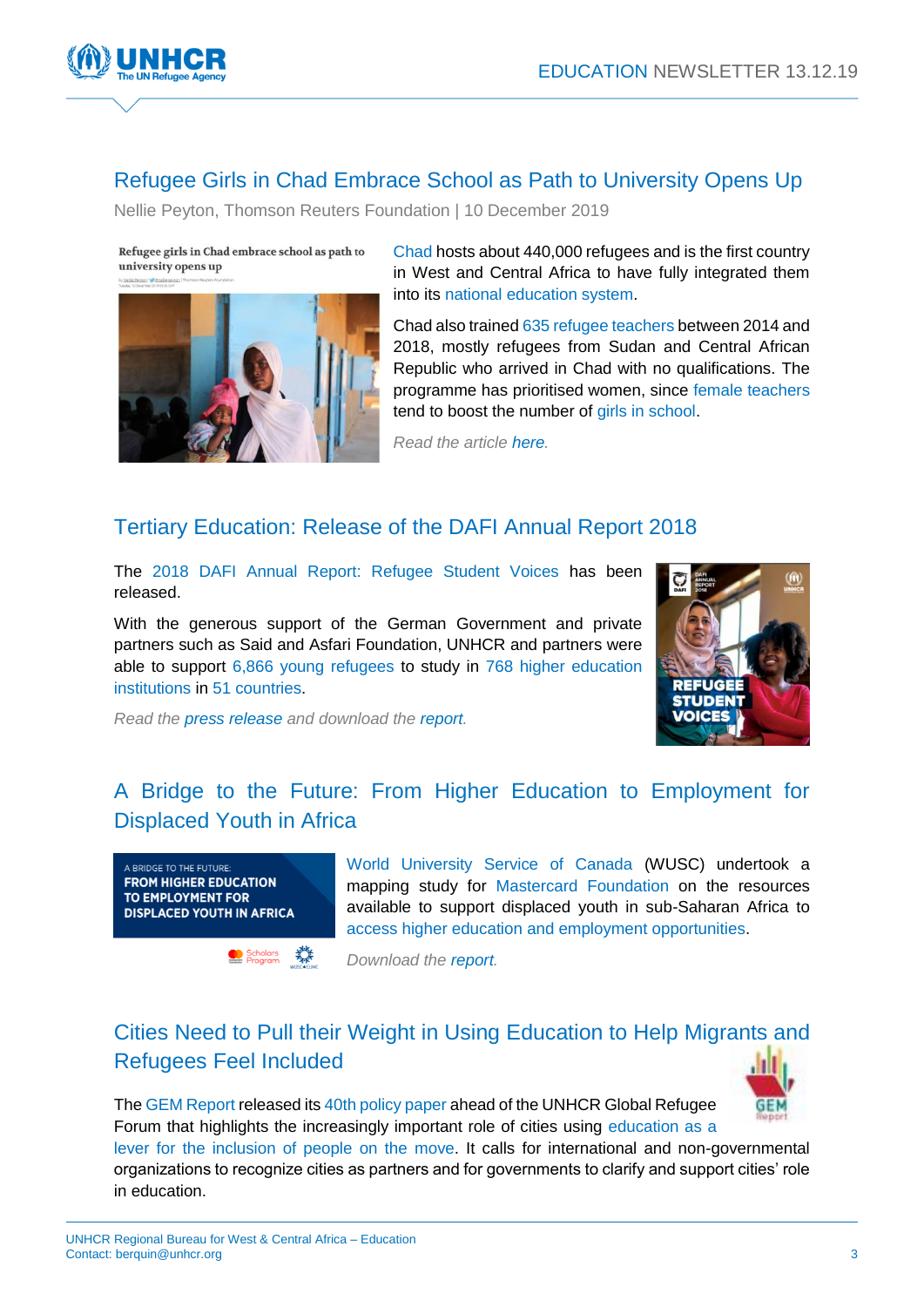



# **RESOURCES**

#### 11 Reports to Understand How to Achieve SDG 4

GLOBAL PARTNERSHIP for **FDUCATION** 

It is sometimes difficult to keep track of the many reports published by foundations, multilateral organizations and others on progress towards Sustainable Development Goal 4, which seeks to ensure inclusive and equitable quality education and promote lifelong learning opportunities for all. This [post](https://www.globalpartnership.org/blog/11-reports-understand-how-achieve-sdg-4?audience-profile=international-organization&utm_source=Global%20Partnership%20For%20Education&utm_campaign=fc29ebc929-English%20Campaign%20-%202019-12-12-02-00-01&utm_medium=email&utm_term=0_90856a3035-fc29ebc929-173960181) provides links and a brief outline for a few reports published in 2018 and 2019 by various organizations.

### Working Together to Close the Education Financing Gap in Refugee Hosting States: A Joint Pledge

Save the Children UK, Global Partnership for Education, The World Bank, Education Cannot Wait | December 2019



Guided by the Global Compact on Refugees, Save the Children facilitated a [joint pledge](https://resourcecentre.savethechildren.net/library/working-together-close-education-financing-gap-refugee-hosting-states-joint-pledge) by the World Bank, the Global Partnership for Education and Education Cannot Wait. The pledge made by the three agencies commits them to improve collaboration, coordination, and financing of global efforts in support of education for refugees and host communities.

## "It is very painful to talk about": Impact of Attacks on Education on Women and Girls

Global Coalition to Protect Education from Attack (GCPEA) | November 2019

Girl students and female teachers are often specifically targeted during attacks on schools. Over the last five years (2014-2018), the GCPEA's research has shown that female students and teachers were directly targeted for attack at school or along school routes in at least 18 countries facing conflict and insecurity. This [report](http://protectingeducation.org/sites/default/files/documents/impact_of_attacks_on_education_nov_2019_lowres_webspreads.pdf) outlines the different risks boys and girls face and the impact of attacks on their education.



#### Youth Empowerment for Prevention of Violent Extremism in the Sahel



UNESCO International Institute for Capacity-Building in Africa | December 2019



This [guide](https://unesdoc.unesco.org/ark:/48223/pf0000371537) supports the capacity-building of secondary school teachers and teacher educators to address violent extremism. It understands that Africa's teeming youth population, if not harnessed creates an opportunity for radicalization and extremism. Therefore, aims to engage, support, and educate youth on peace, resilience building and the prevention of violent extremism.